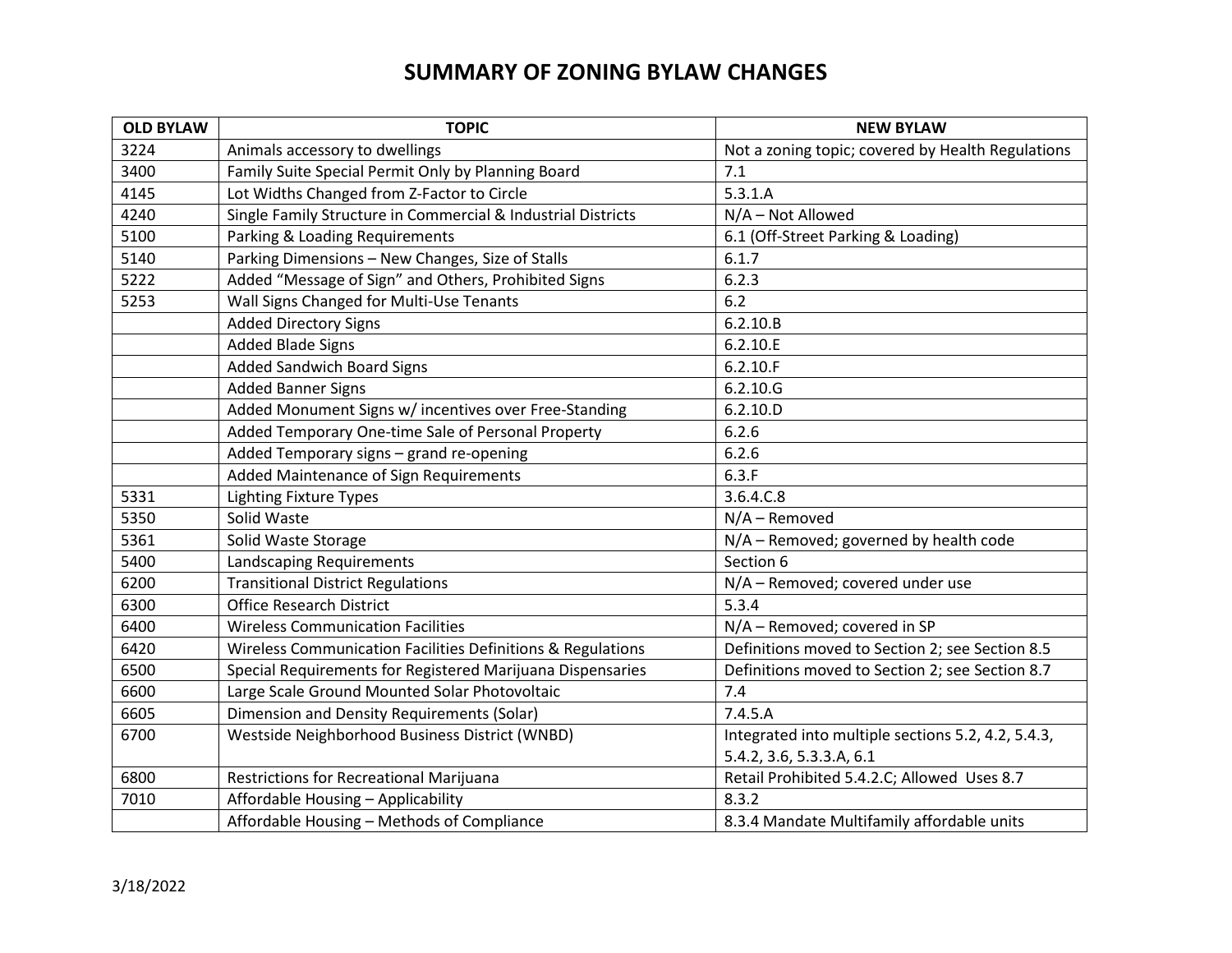# **SUMMARY OF ZONING BYLAW CHANGES**

|      | Affordable Housing - Added Commercial Component   | 8.3.5                                      |
|------|---------------------------------------------------|--------------------------------------------|
|      | Affordable Housing - Programmatic Requirements    | $N/A -$ Removed                            |
|      | Affordable Housing - Severability                 | N/A - Removed                              |
| 7100 | Multi-Family Development - Added Design Standards | 8.2.8                                      |
| 7200 | Multi-Family 55+ (MFD/55)                         | $N/A -$ Removed                            |
| 7400 | Community Development District (CDD)              | $N/A -$ Removed                            |
| 7500 | Open Space Residential Design (OSRD)              | 8.4                                        |
| 8100 | <b>Floodplain District</b>                        | 5.5; includes FEMA updates                 |
| 8500 | <b>Highway Corridor Overlay District</b>          | N/A - Removed                              |
| 8600 | Town Center Overlay District (TCOD)               | 6.4; Replaced with Town Center District    |
| 8630 | Village Residential Overlay District (VROD)       | N/A - Replaced with Village Residential    |
| 8640 | Village Mixed Use Overlay District (VMOD)         | N/A - Replaced with Mixed Use Business     |
| 8680 | Community Village Overlay District (CVOD)         | N/A - Replaced with MUB, Multifamily       |
| 9340 | Development Impact Statement (DIS)                | N/A - Removed; included in Stormwater, etc |
| 9380 | (SPGA) Regulations                                | Already in place                           |
| 9390 | (SPGA) Fees                                       | Statutory                                  |
| 9400 | Site Plan Special Permit                          | 3.6 (Site Plan Review)                     |
| 9470 | Open Space Landscaping Standards                  | 6.1                                        |
| 9480 | <b>Reserved Parking Spaces</b>                    | 6.1                                        |
| 9482 | Occupancy-Parking                                 | 6.1                                        |
| 9484 | Occupancy - Increase Reserved Spaces              | 6.1                                        |
| 9500 | Use Special Permit                                | N/A - Removed; included in 3.6             |
|      |                                                   |                                            |
|      |                                                   |                                            |
|      |                                                   |                                            |
|      |                                                   |                                            |

### **DEFINITIONS**

| <b>OLD BYLAW</b>                | <b>NEW BYLAW</b>   |
|---------------------------------|--------------------|
| <b>Commercial Radio Service</b> | <b>Statutor</b>    |
| Community Development Use       | Removed from bylaw |